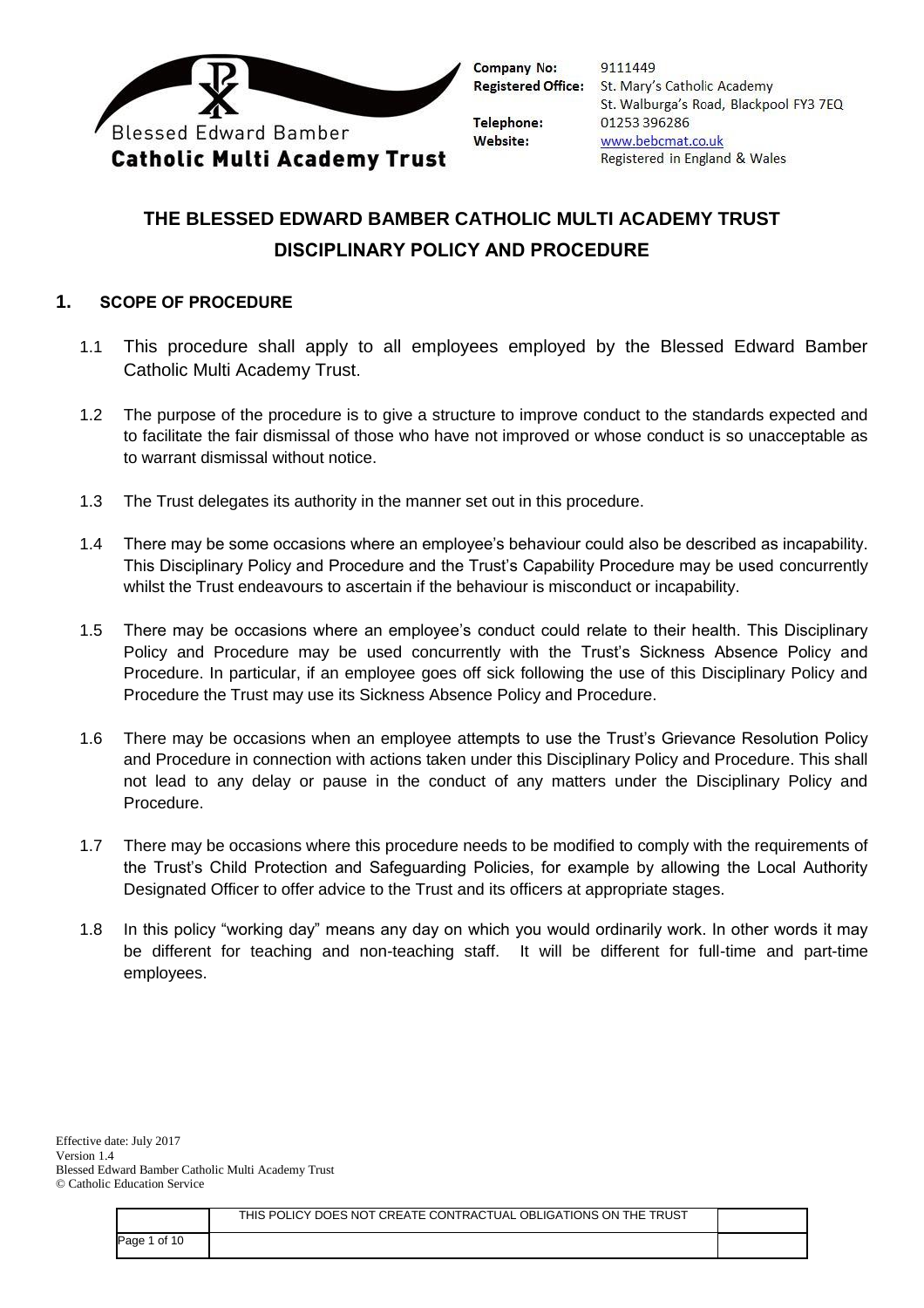## **2. INFORMAL ACTION**

- 1.1 Wherever possible and appropriate, first occurrences of minor breaches of discipline / standards may be dealt with informally, through the normal course of management counseling, supervision and advice. This may be recorded in writing and referred to at a later stage to evidence that an informal approach was attempted and the success or failure of such an approach.
- 1.2 Failure to comply with informal action should not on its own be used as justification for issuing a higher form of sanction than would otherwise have been imposed under the formal process.

| <b>Employee Level</b>     | Investigating<br><b>Manager</b>                                             | <b>Disciplinary</b><br><b>Manager</b> | <b>Appeal Manager</b>     |
|---------------------------|-----------------------------------------------------------------------------|---------------------------------------|---------------------------|
| CEO/Executive<br>Director | Chair of the Board or<br>other Board Director,<br>appointed by the<br>Chair | <b>Trust Disciplinary</b><br>Panel    | <b>Trust Appeal Panel</b> |
| Headteacher               | CEO/Executive<br>Director                                                   | <b>Trust Disciplinary</b><br>Panel    | <b>Trust Appeal Panel</b> |
| All other employees       | Headteacher                                                                 | CEO/Executive<br>Director             | <b>Trust Appeal Panel</b> |

## **3. INVESTIGATING, DISCIPLINARY AND APPEAL MANAGERS**

### **4. SUSPENSION**

- 1.1 In order to undertake a fair investigation into allegations of potential misconduct, there may be the need to consider suspension of an employee. Where the Investigating Manager considers that this action is appropriate the relevant Disciplinary Manager will carry out the suspension.
- 1.2. The Headteacher will inform the CEO/Executive Director of the suspension.
- 1.3 Suspension should not be undertaken without good reason. An employee may be suspended from duty in the following circumstances:
	- where the allegations are so serious that dismissal for gross misconduct is possible
	- where a child or children are at risk
	- where a suspension is necessary to allow the conduct of an investigation to proceed unimpeded
	- where there may be a risk to the employee him/herself and it may not be in his/her interests to remain in the school

Effective date: July 2017 Version 1.4 Blessed Edward Bamber Catholic Multi Academy Trust © Catholic Education Service

|              | THIS POLICY DOES NOT CREATE CONTRACTUAL OBLIGATIONS ON THE TRUST |  |
|--------------|------------------------------------------------------------------|--|
| Page 2 of 10 |                                                                  |  |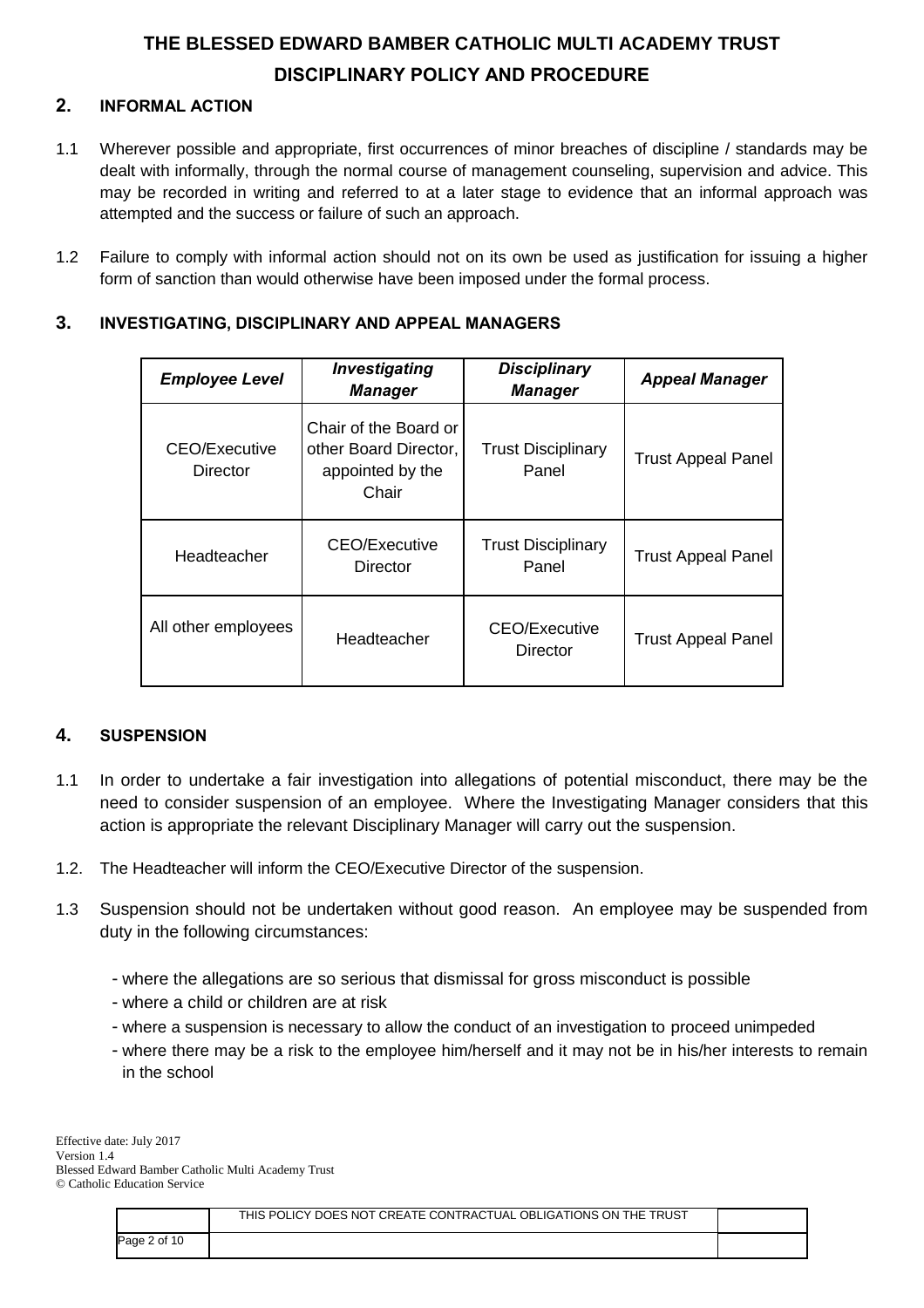- 1.4. Suspension will be without prejudice and is not a disciplinary sanction. It will be on full pay and will be the subject of a monthly review by the relevant Disciplinary Manager
- 1.5 Suspension will normally be undertaken in person, but may be undertaken in writing in exceptional circumstances. If it is undertaken in person it will be confirmed in writing.
- 1.6 During a period of suspension the Trust may require you:
	- 1.1.1 to refrain from attending the Academy/Trust premises at any time without the prior agreement of the relevant Disciplinary Manager.
	- 1.1.2 to refrain from communicating in any way with parents pupils and Trust Members except:
		- (a) with the prior agreement of the Disciplinary Manager or
		- (b) where following the investigation you are called to a formal disciplinary meeting, when you may then approach parents or pupils as potential witnesses, but this must be done via the Investigating Manager to avoid any breach of the Data Protection Act or confidentiality.
	- 1.1.3 to refrain from discussing the fact of your suspension or the fact of or nature of the allegations against you with any member of staff except:
		- (a) with the prior agreement of the Disciplinary Manager;
		- (b) for communication with your union representative;
		- (c) where you are called to an interview with the Investigating Manager or a disciplinary meeting when you may approach work colleagues for the purposes of identifying a willing work companion but only if you do not have a trade union representative, or
		- (d) where you are called to a formal disciplinary meeting you may approach work colleagues as potential witnesses in support of your case.
- 1.7 During a period of suspension the Trust may suspend your access to your email account and to the MLE/VLE.
- 1.8 During a period of suspension the Trust may take such steps as necessary to cover your lessons or other commitments.

|              | THIS POLICY DOES NOT CREATE CONTRACTUAL OBLIGATIONS ON THE TRUST |  |
|--------------|------------------------------------------------------------------|--|
| Page 3 of 10 |                                                                  |  |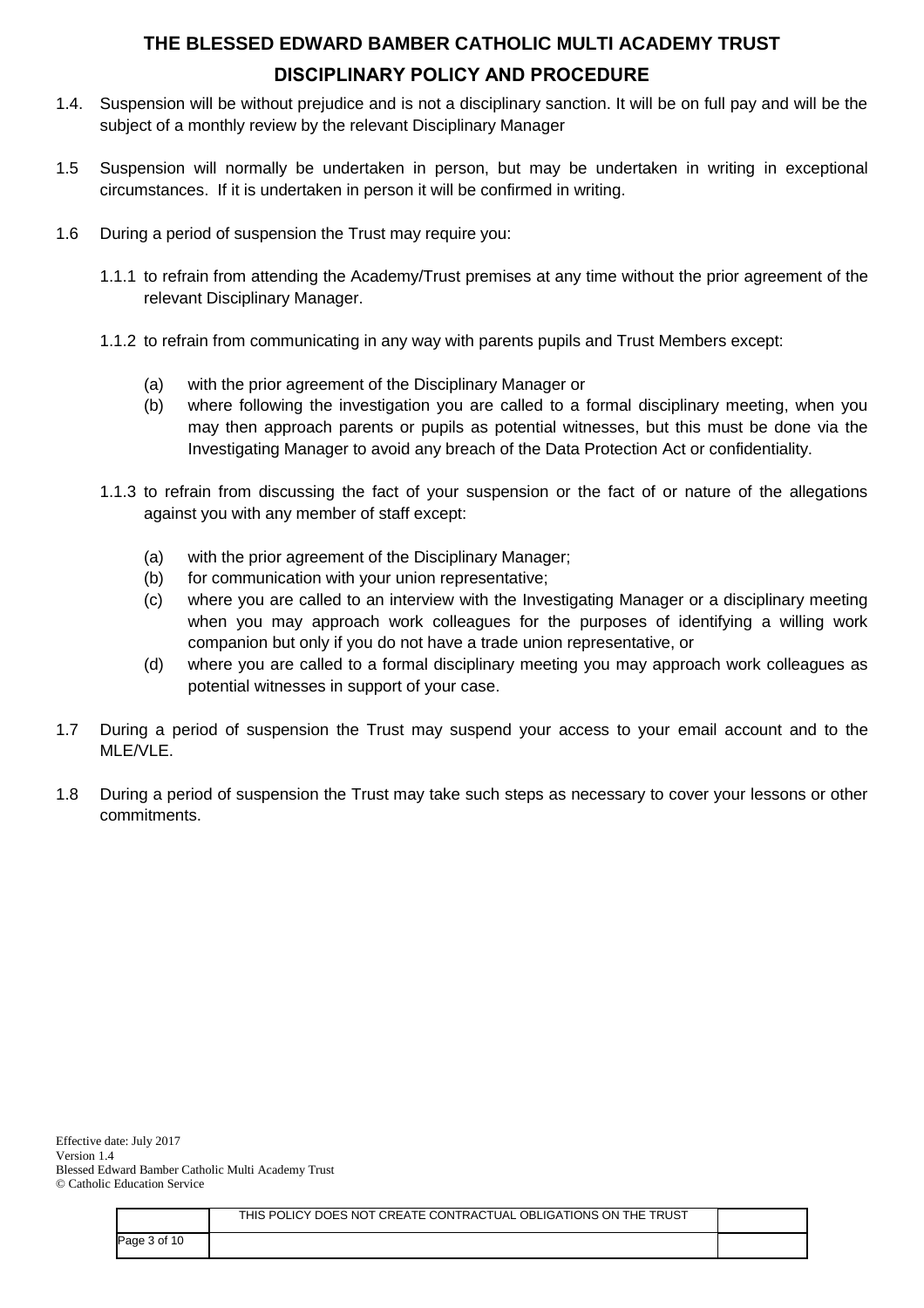## **5. FORMAL PROCESS**

### 1.1 **Step 1 - Investigation**

- 1.1.1 The Investigating Manager will conduct an investigation into the alleged conduct. Unless you have already been provided with a copy of this Policy and Procedure, a copy will be supplied to you prior to any meeting held.
- 1.1.2 The Investigating Manager may appoint any other person from within the Trust or externally to assist in the investigation.
- 1.1.3 The investigation may include a face to face interview with you. You may, if you wish provide a written statement or response to the Investigating Manager.
- 1.1.4 You are required to co-operate fully with the Investigating Manager to ensure that the investigation can be completed as swiftly and thoroughly as possible.
- 1.1.5 The Investigating Manager will produce an Investigation Report setting out evidence and detailed allegations and a recommendation. The recommendation may be that there is: no case to answer, need for written management advice to be given or a need for a formal disciplinary hearing.
- 1.1.6 You will be sent a copy of the Investigation Report.

#### 1.2 **Step 2 – Disciplinary Hearing**

- 1.1.1 If the Investigation Report contains a recommendation that you be subject to a formal disciplinary action, you shall be required to attend a formal disciplinary hearing with the Disciplinary Manager.
- 1.1.2 The disciplinary hearing shall take place at least 5 working days after the Investigation Report was sent to you.
- 1.1.3 The Disciplinary Manager shall consider all the evidence presented and you shall have an opportunity to present evidence (including witness evidence) in your defence and offer any evidence in mitigation.
- 1.1.4 The Disciplinary Manager may adjourn the disciplinary hearing to allow further investigations in the light of your evidence and will reconvene to give you an opportunity to comment on any further evidence produced by further investigations
- 1.1.5 The process to be followed at the hearing is as follows.
	- i. The presenter of the report should present the report to the Disciplinary Manager and will be entitled to call and recall witnesses as necessary. Exceptionally, the Trust may appoint an alternative person to present the report (eg. an HR Adviser)
	- ii. The employee and/or his/her representative will be entitled to question the presenter of the report and any witnesses called
	- iii. Witnesses should only normally be present when they are required to give evidence directly to the hearing.

Effective date: July 2017 Version 1.4 Blessed Edward Bamber Catholic Multi Academy Trust © Catholic Education Service

|              | THIS POLICY DOES NOT CREATE CONTRACTUAL OBLIGATIONS ON THE TRUST |  |
|--------------|------------------------------------------------------------------|--|
| Page 4 of 10 |                                                                  |  |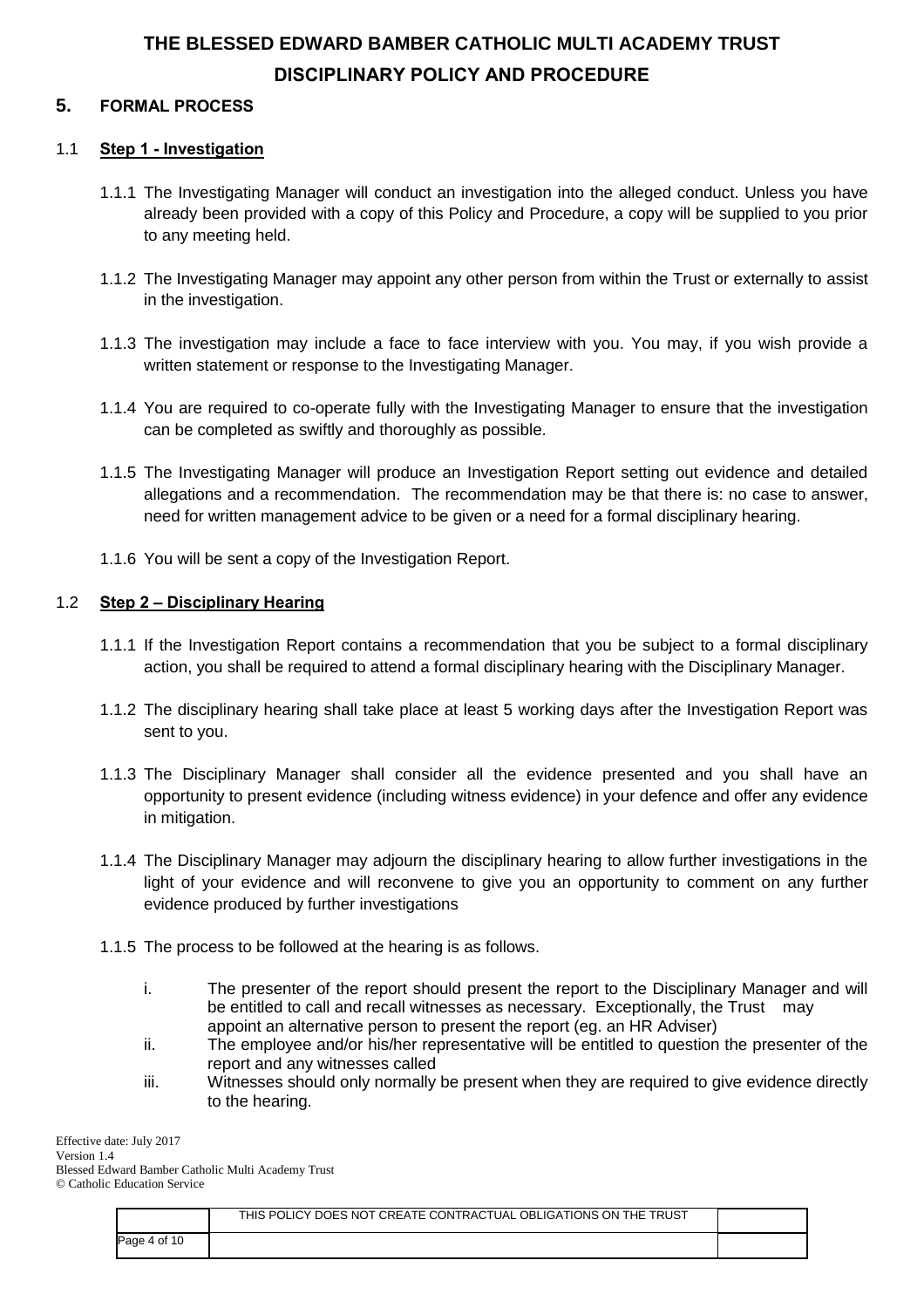## **THE BLESSED EDWARD BAMBER CATHOLIC MULTI ACADEMY TRUST**

## **DISCIPLINARY POLICY AND PROCEDURE**

- iv. The employee and/or his/her representative will be entitled to make an opening statement and present any documents to the hearing and to call and recall witnesses as necessary.
- v. The presenter of the report will be entitled to question the employee and any witnesses who have been called by him/her.
- vi. The presenter of the report will be entitled to make a closing statement to the hearing and, thereafter, the employee or their representative will have the same right.
- vii. At any stage during the hearing, the Disciplinary Manager will be entitled to question any person who has made a statement or given evidence at the hearing
- viii. The parties will then withdraw from the meeting and the Disciplinary Manager will reach a decision, in private. The decision will be conveyed, orally, to both parties and, subsequently, confirmed in writing within 5 working days. The decision maybe that there is no case to answer, written management advice is required or a formal disciplinary sanction be applied.

### 1.3 **Step 3 - Appeal**

- 1.1.1 If the Disciplinary Manager decides to impose a formal disciplinary sanction you will have the right to appeal to the Appeal Manager provided that you do so in writing to the Clerk to the Board within 10 working days of the written notification of the Disciplinary Manager's decision.
- 1.1.2 Your appeal must set out the grounds of appeal in detail. This will enable the Clerk and Appeal Manager to determine if the appeal is to be by way of a rehearing of the case or by way of a review of the case.
- 1.1.3 The Appeal meeting will normally take place within 20 working days of your notice of appeal being received by the Clerk to the Board.
- 1.1.4 The Appeal Manager may not impose a more severe sanction than that imposed by the Disciplinary Manager.
- 1.1.5 The Appeal Manager may consider any new evidence produced by you not available to the Disciplinary Manager.
- 1.1.6 The Appeal Manager may only consider new evidence produced by the Disciplinary Manager if it touches upon your credibility in relation to evidence you have already given or if it rebuts any new evidence produced by you or any assertions made by you in your grounds of appeal.

|              | THIS POLICY DOES NOT CREATE CONTRACTUAL OBLIGATIONS ON THE TRUST |  |
|--------------|------------------------------------------------------------------|--|
| Page 5 of 10 |                                                                  |  |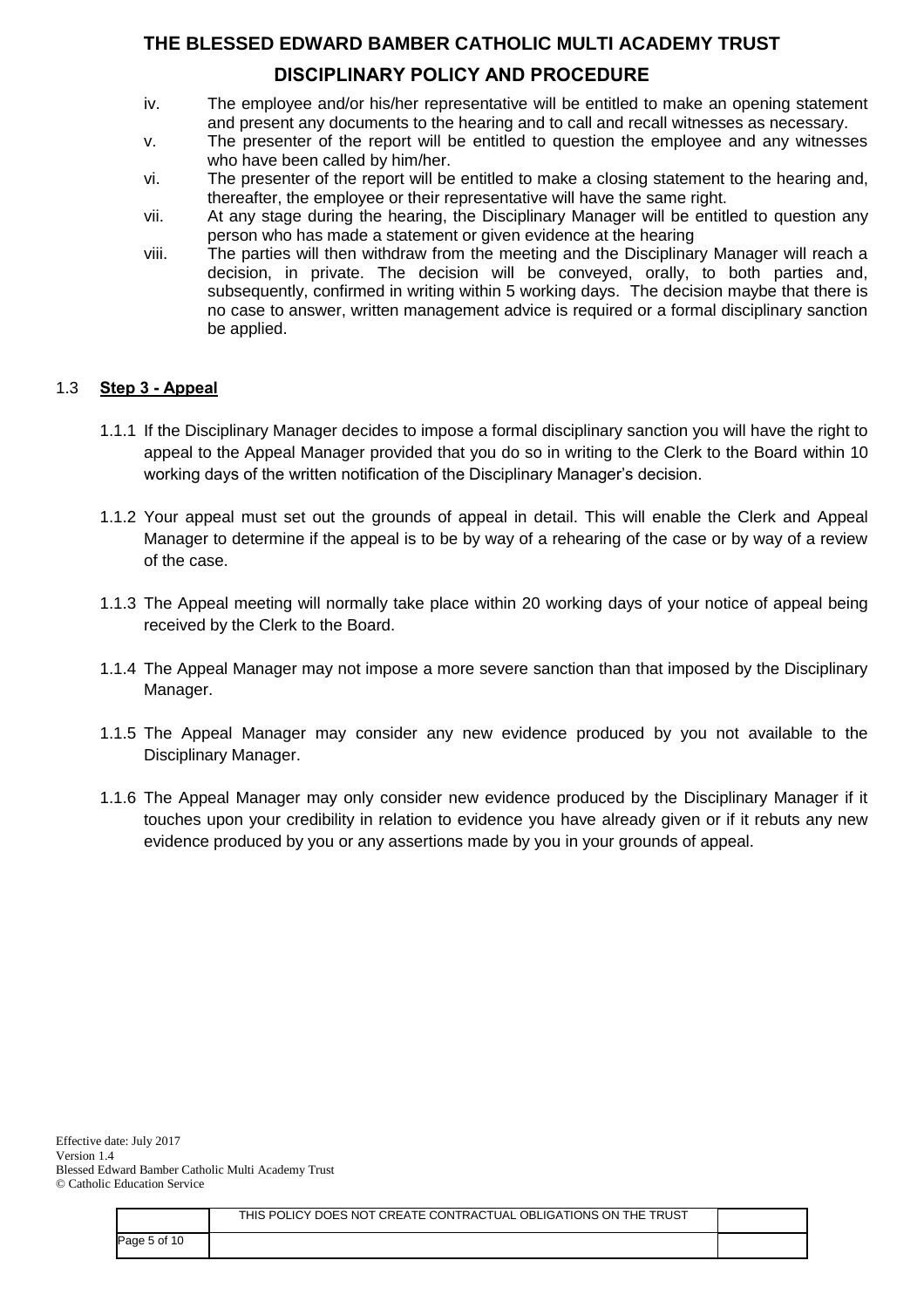## **6. FORMAL SANCTIONS**

The Disciplinary Manager may impose the following sanctions:

### 1.1 A First Written Warning

- 1.1.1. A First Written Warning will remain live for **12** months from the date that the Disciplinary Manager's written decision was sent to you.
- 1.1.2. For a first disciplinary offence (ignoring any informal action), a First Written Warning would be the normal response.

#### 1.2 A Final Written Warning

- 1.1.1 A Final Written Warning will remain live for **18** months from the date that the Disciplinary Manager's written decision was sent to you.
- 1.1.2 A Final Written Warning would normally be given for a second disciplinary offence, committed or discovered during the currency of a live First Written Warning (even if that First Written Warning related to a different type of misconduct)
- 1.1.3 A Final Written Warning could be given for serious misconduct regardless of previous disciplinary history, if the conduct is sufficiently serious.
- 1.1.4 Records of warnings will be expunged at the end of the stated time and any note or reference thereto should be removed from the employee's personal file and the employee concerned informed, in writing, at the time this takes place. The Protection of Children Act allows for certain types of misconduct relating to the protection of children and associated warnings to remain on file for longer than the period specified. In such an event, the employee will be informed, in writing, and the longer period will be specified. This retention will be reviewed after the term specified. Such a review will be the responsibility of the CEO/Executive Director.

#### 1.3 Dismissal on notice

- 1.1.1 Dismissal on contractual notice would be given for a disciplinary offence (other than an act of gross misconduct) committed or discovered during the currency of a live Final Written Warning (even if the Final Written Warning related to a different type of misconduct).
- 1.1.2 For the avoidance of doubt, the notice commences immediately and does not await the outcome of any appeal.
- 1.1.3 If your contract contains a payment in lieu of notice clause, the Trust may exercise that clause to bring your contract to an end with immediate effect.

|              | THIS POLICY DOES NOT CREATE CONTRACTUAL OBLIGATIONS ON THE TRUST |  |
|--------------|------------------------------------------------------------------|--|
| Page 6 of 10 |                                                                  |  |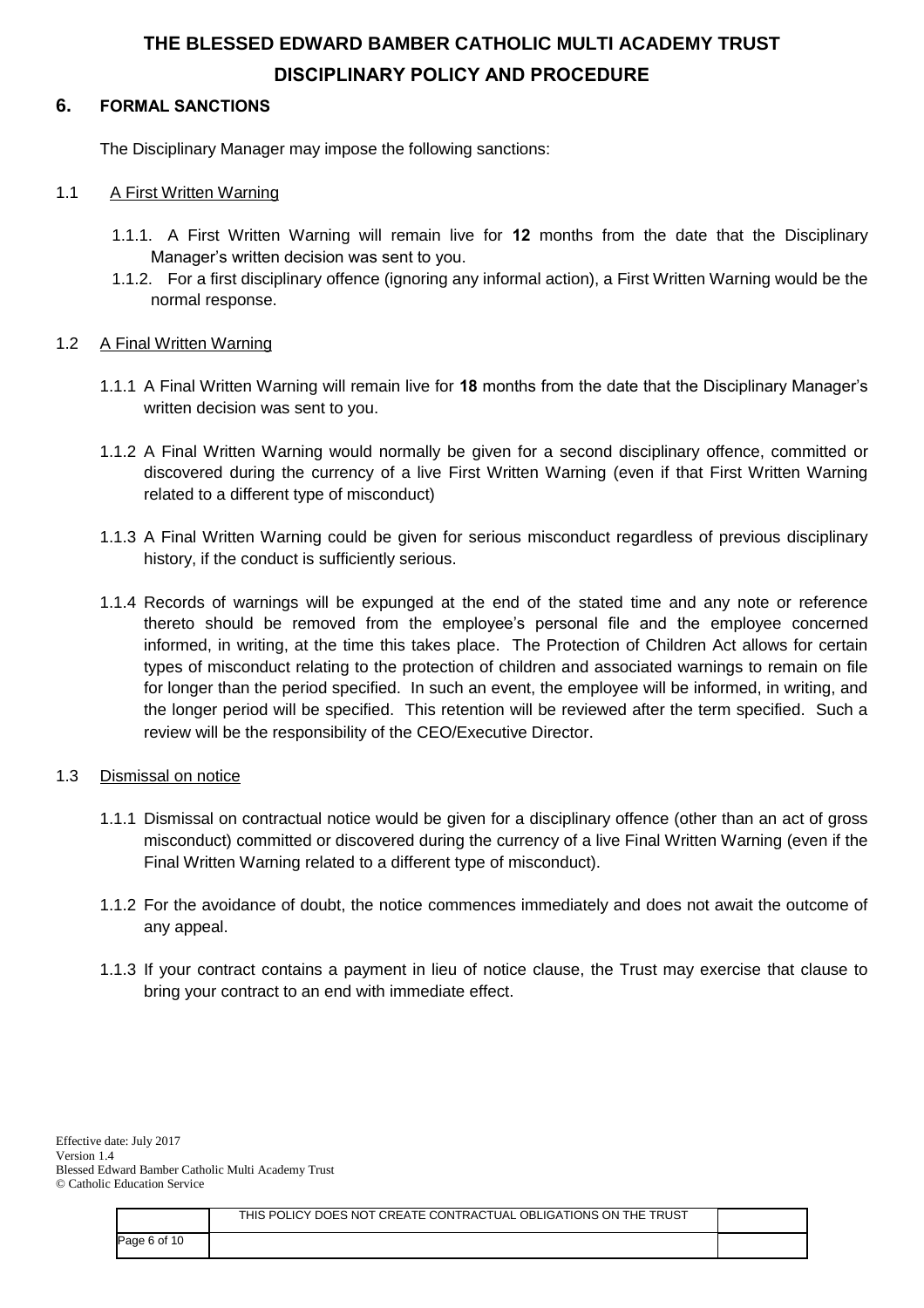#### 1.4 Dismissal without notice.

- 1.1.1 Dismissal without notice or compensation (also known as Summary Dismissal) will only occur if you have committed an act of gross misconduct or otherwise have destroyed the trust and confidence required between the employee and the Trust.
- 1.1.2 For the avoidance of doubt, the dismissal takes effect immediately and does not await the outcome of any appeal.
- 1.1.3 The following is a **non-exhaustive** list of matters which the Trust considers may amount to gross misconduct:
	- (a) Conduct incompatible with or prejudicial to the religious character of the Trust or the precepts or tenets of the Catholic Church
	- (b) Conduct that is likely to bring the Trust or the Church into disrepute
	- (c) Conduct giving rise to any Child Protection issue
	- (d) A serious breach of any relevant code of conduct or professional standards
	- (e) Theft of any property
	- (f) Malicious or wilful damage to any property
	- (g) Falsifying any documents whether for personal gain or not
	- (h) Ordering any goods or services on behalf of the Trust from a supplier in which you or a relative have a personal interest (whether financial or not) without declaring that interest and without the permission of the Trusts' Accounting Officer
	- (i) Dishonesty
	- (j) Violence to any person
	- (k) Unlawfully restraining a pupil
	- (l) Abusive threatening or offensive language or behaviour to any person
	- (m) Unlawful discrimination or harassment
	- (n) Bullying
	- (o) Deliberate refusal to carry out a lawful and safe instruction
	- (p) Absence from work without leave or reasonable explanation
	- (q) Disclosing the contents of any live examination paper or assessment in advance to any pupil or parent
	- (r) Concealing any actual or attempted cheating by any pupil or colleague
	- (s) Attending work or undertaking duties whilst under the influence of alcohol or unlawful drugs
	- (t) Misuse of the Academy/Trust's ICT (including internet and email access) to view or distribute obscene, pornographic, defamatory or otherwise unacceptable material
	- (u) Supplying your personal contact details to a pupil without express authorisation from the Headteacher/CEO/Executive Director
	- (v) Interacting with a pupil online out of Academy hours other than through the Managed Learning Environment
	- (w) Making any sexual or romantic contact with any pupil whatever the age of the pupil
	- (x) Breaching the confidentiality or data protection obligations surrounding a pupil
	- (y) Covert recording of any meetings without the knowledge or consent of all persons present
	- (z) Serious breach of health and safety procedures
	- (aa) Serious negligence (whether or not leading to any actual loss)
	- (bb) Criminal activity during the course of employment

Effective date: July 2017 Version 1.4

Blessed Edward Bamber Catholic Multi Academy Trust © Catholic Education Service

|              | THIS POLICY DOES NOT CREATE CONTRACTUAL OBLIGATIONS ON THE TRUST |  |
|--------------|------------------------------------------------------------------|--|
| Page 7 of 10 |                                                                  |  |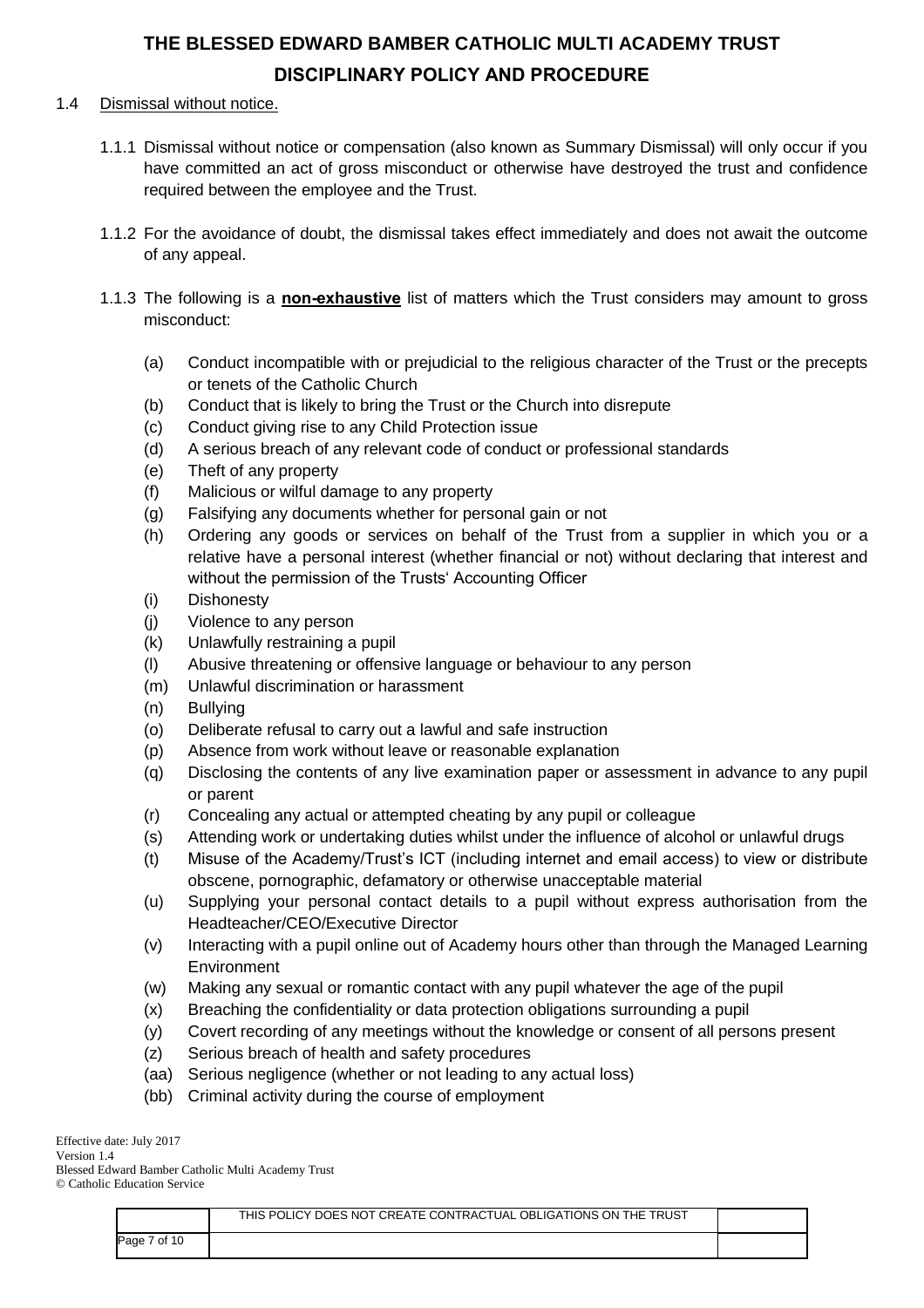(cc) Making a false malicious or vexatious allegation against the Academy/Trust, a parent, pupil, colleague or Trust member

### 1.5 Voluntary demotion as an alternative to higher formal sanction

- 1.1.1 There may a situation where the Disciplinary Manager considers that a recent promotion or job change has been a contributory factor in your misconduct.
- 1.1.2 The Disciplinary Manager may offer you the option of taking a voluntary demotion as an alternative to a higher formal sanction.

## **7. TRUST PANELS**

- 1.1 Trust Disciplinary and Appeal Panels shall comprise three members not previously involved in the matter.
- 1.2 In the event that there are insufficient Trust Members available to participate in a Panel, the Chair of the Board, following advice from the Diocesan Schools Commission, may appoint associate members to solely participate in the appropriate Panel.

## **8. COMPANION**

- 1.1 If you are the subject of disciplinary allegations leading to a disciplinary interview by the Investigation Manager or a hearing with the Disciplinary Manager or Appeal Manager, you may be accompanied at such interview or hearing by a companion who must be either be a willing work colleague not involved in the substance of the allegations against you or an accredited trade union representative of a union recognised by the Trust.
- 1.2 You must let the relevant Manager know who your companion will be at least one working day before the interview or meeting.
- 1.3 If you have any particular need, for example, a disability, you may also be accompanied by a suitable helper.
- 1.4 Your companion can address the meeting in order to:
	- (a) put your case
	- (b) sum up your case
	- (c) respond on your behalf to any view expressed at the interview meeting.
- 1.5 Your companion can also confer with you during the interview meeting.
- 1.6 Your companion has no right to answer questions on your behalf, or to address the interview meeting if you do not wish it, or to prevent you from explaining your case.
- 1.7 Where you have identified your companion to the relevant Manager and your companion has confirmed in writing to the relevant Manager that they cannot attend the date or time set for the

|              | THIS POLICY DOES NOT CREATE CONTRACTUAL OBLIGATIONS ON THE TRUST |  |
|--------------|------------------------------------------------------------------|--|
| Page 8 of 10 |                                                                  |  |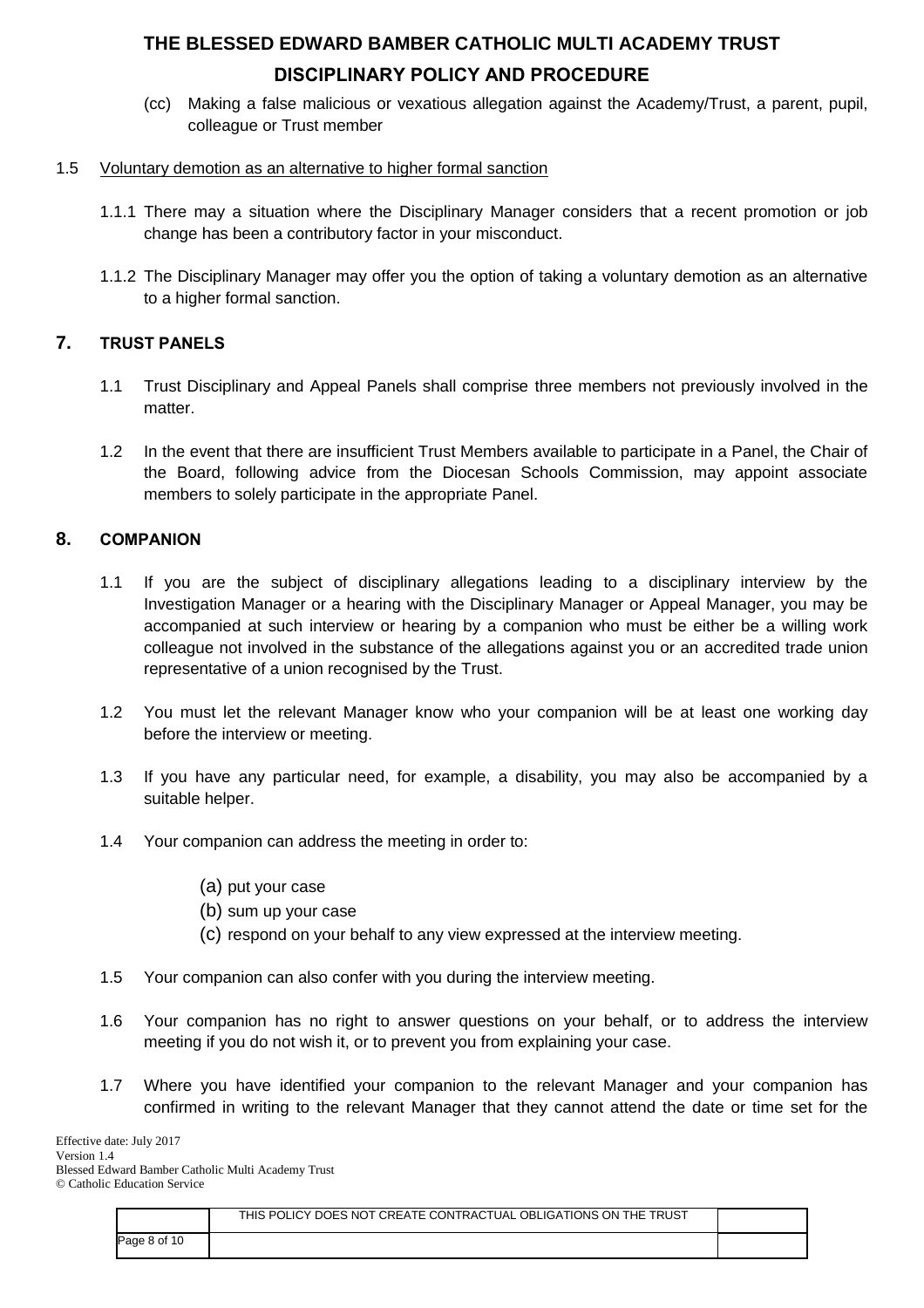interview meeting/hearing, the relevant Manager will postpone the interview meeting/hearing for no more than five working days from the date set by the Academy to a date or time agreed with your companion provided that it is reasonable.

## **9. TIMING OF INTERVIEW MEETINGS/HEARINGS**

Interview or hearings under this procedure may:

- 1.1 need to be held when you were timetabled to teach
- 1.2 exceptionally be held during planning preparation and administration time if this does not impact on lesson preparation
- 1.3 not be held on days on which you would not ordinarily work.

### **10. VENUE FOR INTERVIEWS OR HEARINGS**

If the allegations are sensitive, the relevant Manager may hold the interview or meeting off the Academy site.

### **11. ASSISTANCE**

- 1.1 In any case concerning the religious character of the Trust, the Diocesan Schools Commission must be notified immediately the Trust becomes aware of the allegations and it may be represented at any interview or meeting to advise the Interviewing Manager, Disciplinary Manager or Appeal Manager.
- 1.2 In all cases involving any disciplinary sanction in relation to the CEO/Executive Director or Headteacher(s) or to a person on the Leadership Spine or to potential or actual dismissal of any other member of staff the Diocesan Schools Commission may send a representative to advise the Disciplinary Manager or Appeal Manager.

### **12. TRADE UNION OFFICERS**

The Trust notes and adopts the ACAS Code of Practice's statement "Where disciplinary action is being considered against an employee who is a trade union representative, the normal disciplinary procedure should be followed. Depending on the circumstances, however, it is advisable to discuss the matter at an early stage with an official employed by the union, after obtaining the employee's agreement."

### **13. REFERRALS**

- 1.1 Where a teacher is dismissed for serious misconduct (or may have been dismissed for serious misconduct if the teacher had not resigned) the Trust must consider whether to refer the circumstances to the Teaching Agency under section 141D of the Education Act 2002 which came into force on 1 April 2012.
- 1.2 Where a person working within the Trust (whether a teacher or not) is dismissed or would have been dismissed if they had not resigned) because that person committed conduct:
	- (a) which endangered a child or was likely to endanger a child

|              | THIS POLICY DOES NOT CREATE CONTRACTUAL OBLIGATIONS ON THE TRUST |  |
|--------------|------------------------------------------------------------------|--|
| Page 9 of 10 |                                                                  |  |